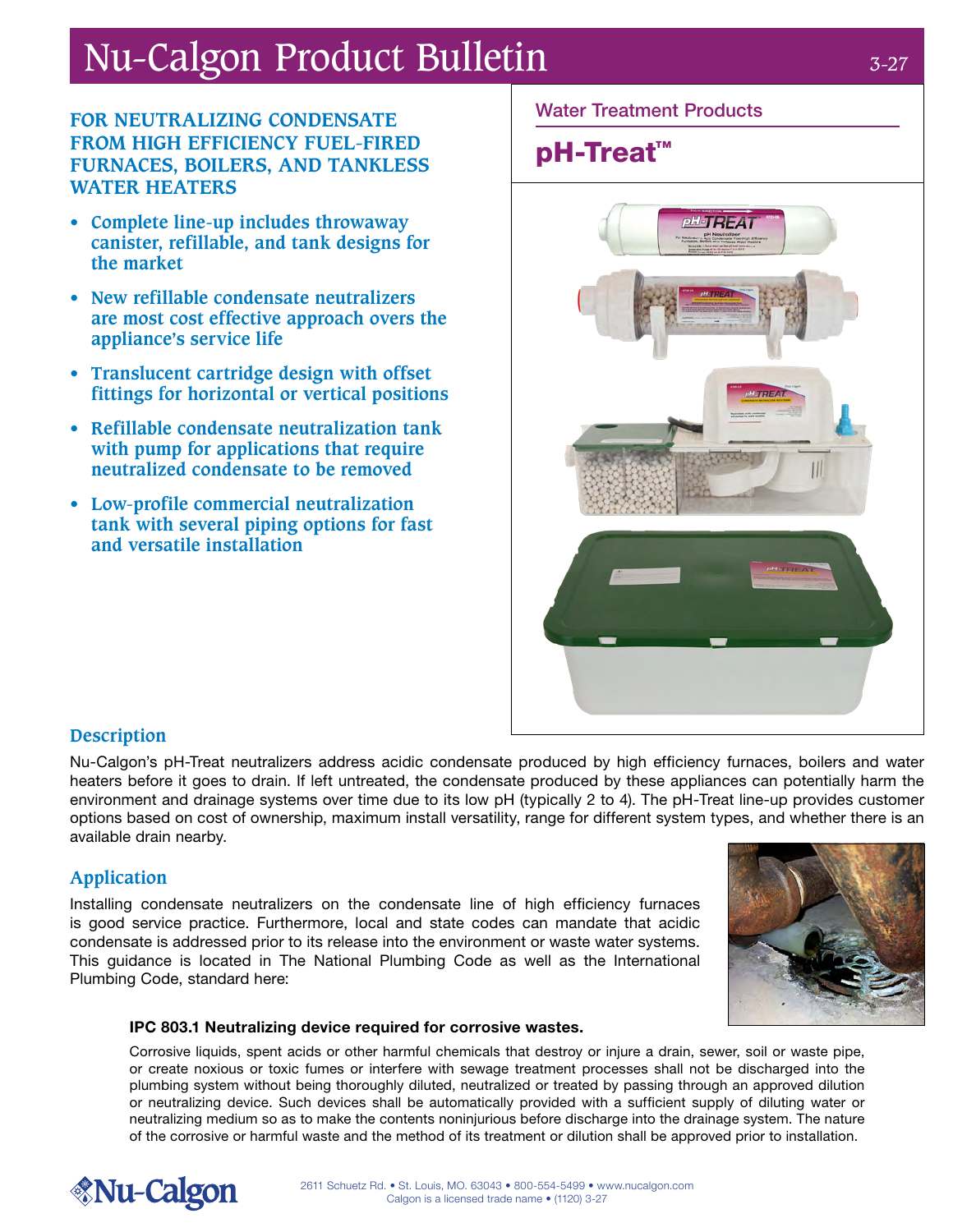#### pH-Treat Condensate Neutralizer Kit Part Number: 4720-06

- Prevents acidic condensate from corroding drain systems
- Helps maintain a neutral environment for bacteria in septic systems
- Throwaway cartridge design media not refillable
- Appliance Sizing: 225,000 BTU/hr or 1.0 gal/hr condensate flow rate
- Cartridge housing: 2.5˝ dia. X 12˝ long with 3/8˝ FPT
- Center fittings, gravity feed design
- Install orientation: vertical
- Packaged with ½˝ barb fittings, thread adaptors, mounting clip
- Expected one year service life or when pH falls below 6



#### pH-Treat Condensate Neutralizer Kit Part Number: 4720-10

- Prevents acidic condensate from corroding drain systems
- Helps maintain a neutral environment for bacteria in septic systems
- Refillable capsule design- refilling media only saves cost overtime
- Appliance Sizing: 400,000 BTU/hr or 1.6 gal/hr condensate flow rate
- Cartridge housing: 3.0˝ dia. X 13.75˝ long
- Offset fittings, gravity feed design
- Install orientation: vertical or horizontal
- Low profile design for appliances with near floor condensate drain
- Packaged with threaded o-ring seal adaptors for serviceability ease
- Supplied with two barb fittings, hose clips, mounting brackets and initial charge of pH Treat neutralizing media
- Expected one year service life or when pH falls below 6
- Replacement pH-Treat Media: p/n: 4720-11 - Media wt. 3 lbs











3/8˝ FPT Connections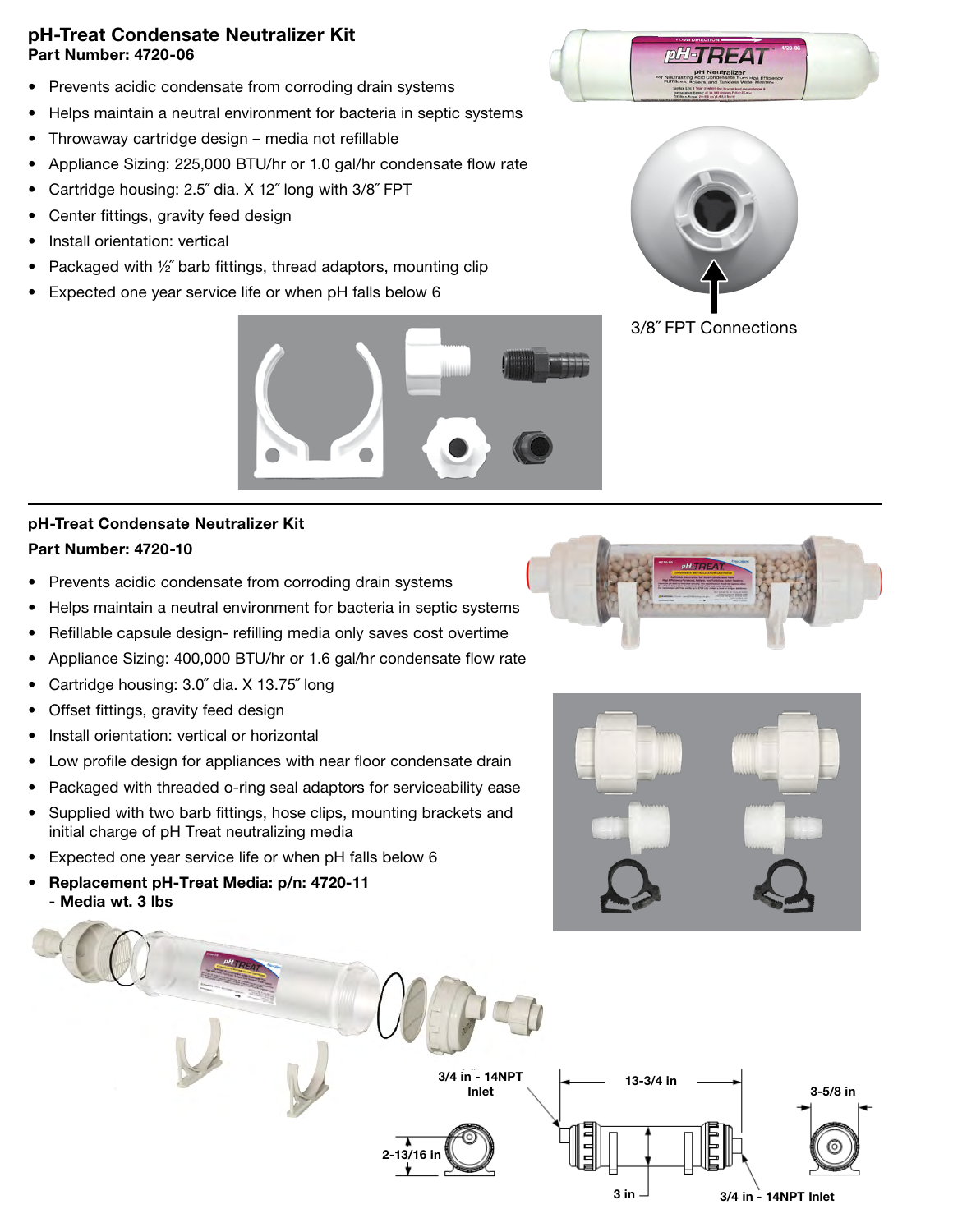#### pH-Treat Condensate Neutralizer with Pump Part Number: 4720-12

- Prevents acidic condensate from corroding drain systems
- Helps maintain a neutral environment for bacteria in septic systems
- Refillable tank design
- Pump removes neutralized condensate when drain is not nearby
- Equipped with high level float switch to connect to system interlock
- Maximum pump head: 20 feet
- Appliance Sizing: 500,000 BTU/hr or 1.9 gal/hr condensate flow rate
- Install orientation: horizontal
- Low profile design for appliances with near floor condensate drain
- Made from corrosion resistance materials
- One gallon tank with baffles designed to channel flow through pH-Treat media for complete neutralization
- Supplied with initial charge of pH-Treat neutralizing media and 20 ft of 3/8<sup>"</sup> vinyl tubing
- Media service life is one year or when pH falls below 6
- Replacement pH-Treat Media: p/n: 4720-13
	- Media wt. 4 lbs





#### Electrical:

Pump: 120VAC 60Hz, 87W, 0.89Amps High level safety switch rating: 125 or 250VAC 6A, 125VDC 0.4A, 250VDC 0.3A

Submerged pump is self-priming 74 GPH at free flow 32 GPH at 20 ft head

Pump is certified to CAN/CSA STD C22.2 no. 108



4007096 Pump conforms to<br>ANSI/UL STD 778